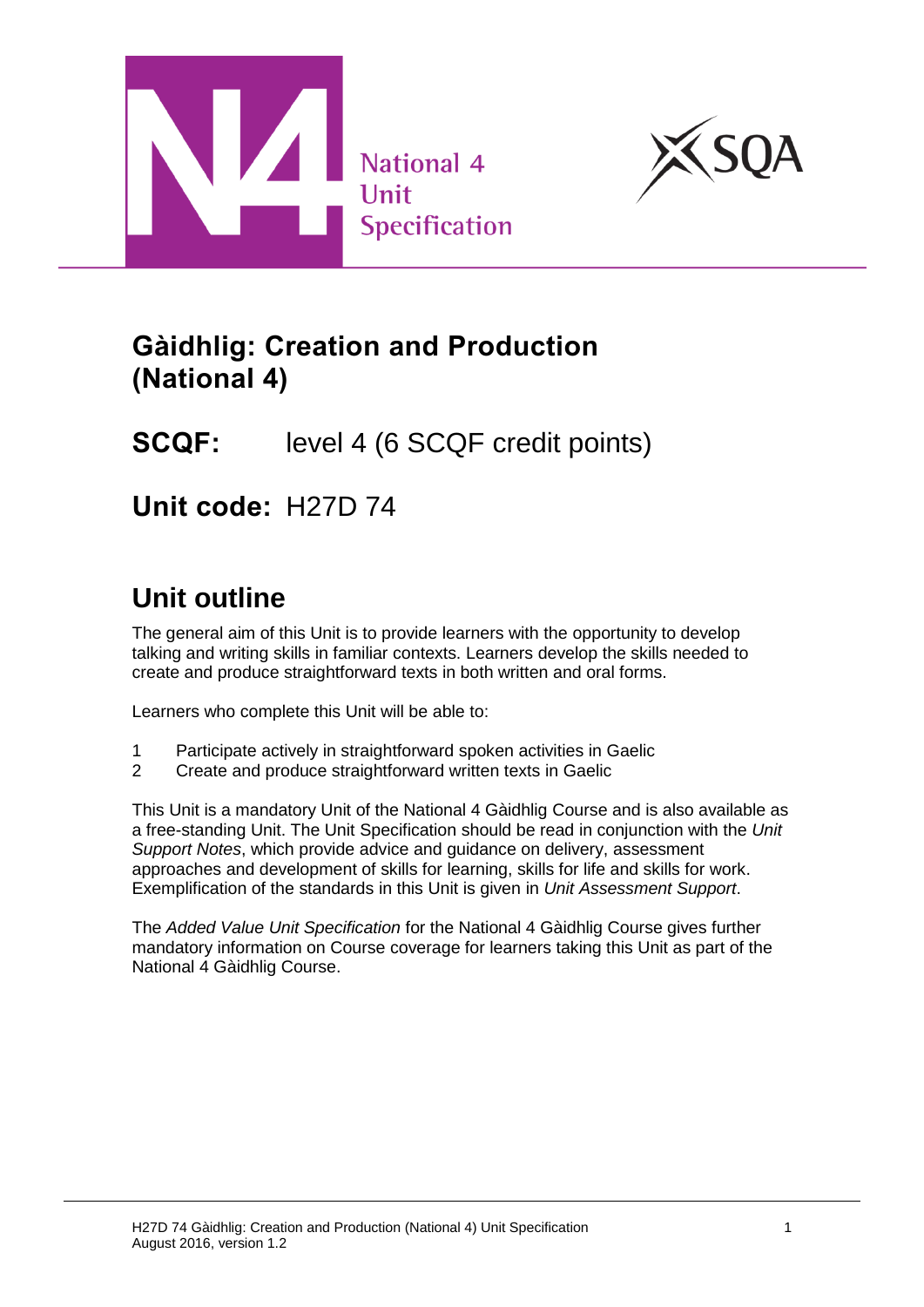### **Recommended entry**

Entry to this Unit is at the discretion of the centre. However, learners would normally be expected to have attained the skills, knowledge and understanding required by one or more of the following or equivalent qualifications and/or experience:

- National 3 Gàidhlig Course or relevant component Units
- Gàidhlig: Literacy (National 3)

In terms of prior learning and experience, relevant experiences and outcomes may also provide an appropriate basis for doing this Unit.

### **Equality and inclusion**

This Unit Specification has been designed to ensure that there are no unnecessary barriers to learning or assessment. The individual needs of learners should be taken into account when planning learning experiences, selecting assessment methods or considering alternative evidence. For further information, please refer to the *Unit Support Notes.*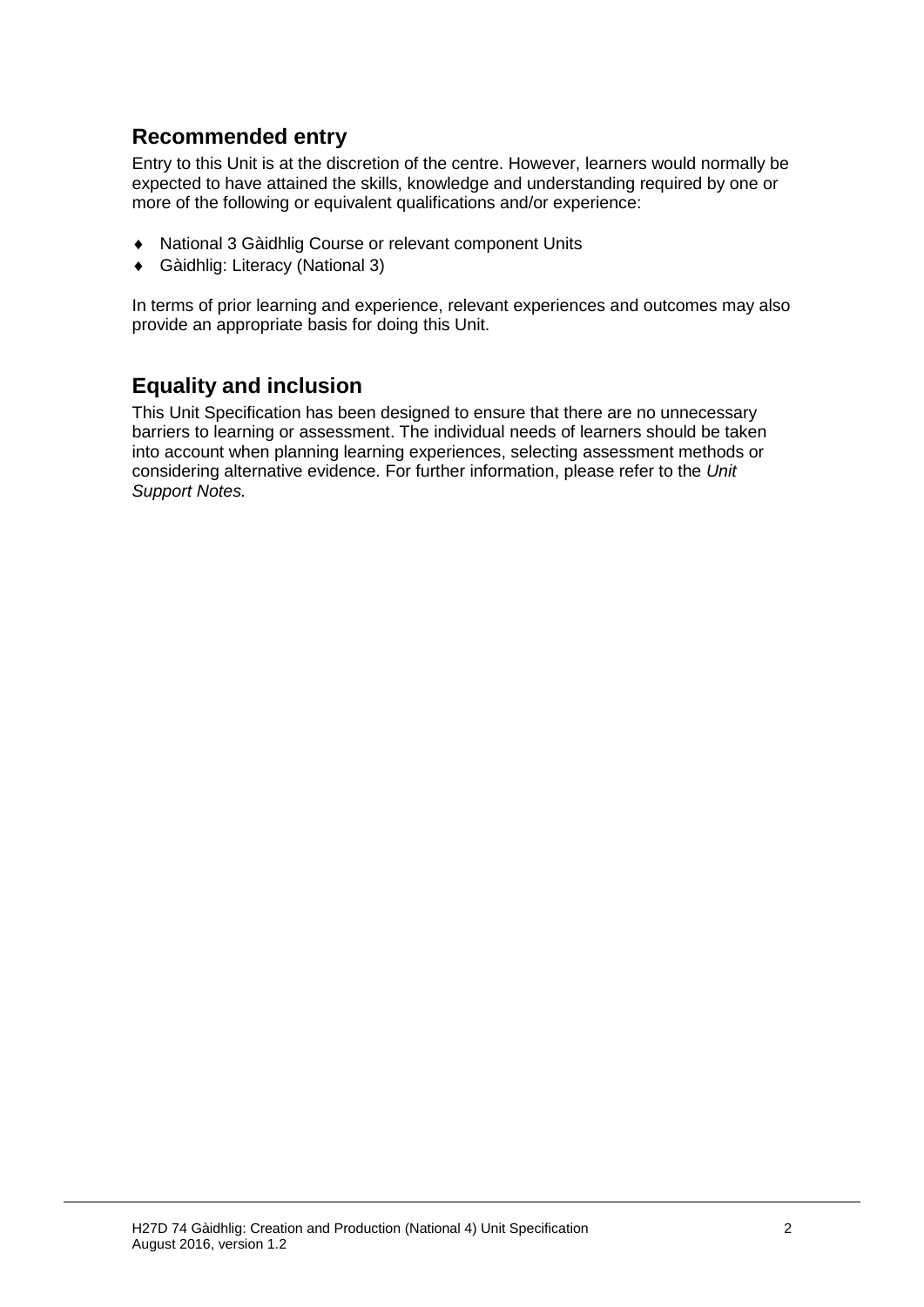# **Standards**

## **Outcomes and assessment standards**

## **Outcome 1**

The learner will:

- **1** Participate actively in straightforward spoken activities in Gaelic **by:**
- 1.1 Selecting ideas and content using a format and structure appropriate to purpose and audience
- 1.2 Applying knowledge of language in terms of language choice
- 1.3 Communicating meaning at first hearing
- 1.4 Using aspects of non-verbal communication

### **Outcome 2**

The learner will:

#### **2 Create and produce straightforward written texts in Gaelic by:**

- 2.1 Selecting ideas and content using a format and structure appropriate to purpose and audience
- 2.2 Applying knowledge of language in terms of language choice and technical accuracy
- 2.3 Communicating meaning at first reading

### **Evidence Requirements for the Unit**

Assessors should use their professional judgment, subject knowledge and experience, and understanding of their learners, to determine the most appropriate ways to generate evidence and the conditions and contexts in which they are used.

For this Unit, learners will be required to provide evidence of their talking and writing skills by creating:

- at least one spoken activity in Gaelic using straightforward language
- at least one written text in Gaelic using straightforward language

Evidence can be gathered in combination with other Outcomes where possible, either from this Unit or in combination with the Outcomes from the *Gàidhlig: Analysis and Evaluation* (National 4), *Gàidhlig: Literacy* (National 4) and *Added Value Gàidhlig: Assignment* (National 4) Units. Evidence may also be gathered for individual Outcomes where appropriate.

Exemplification of assessment is provided in *Unit Assessment Support.* Advice and guidance on possible approaches to assessment is provided in the *Unit Support Notes.*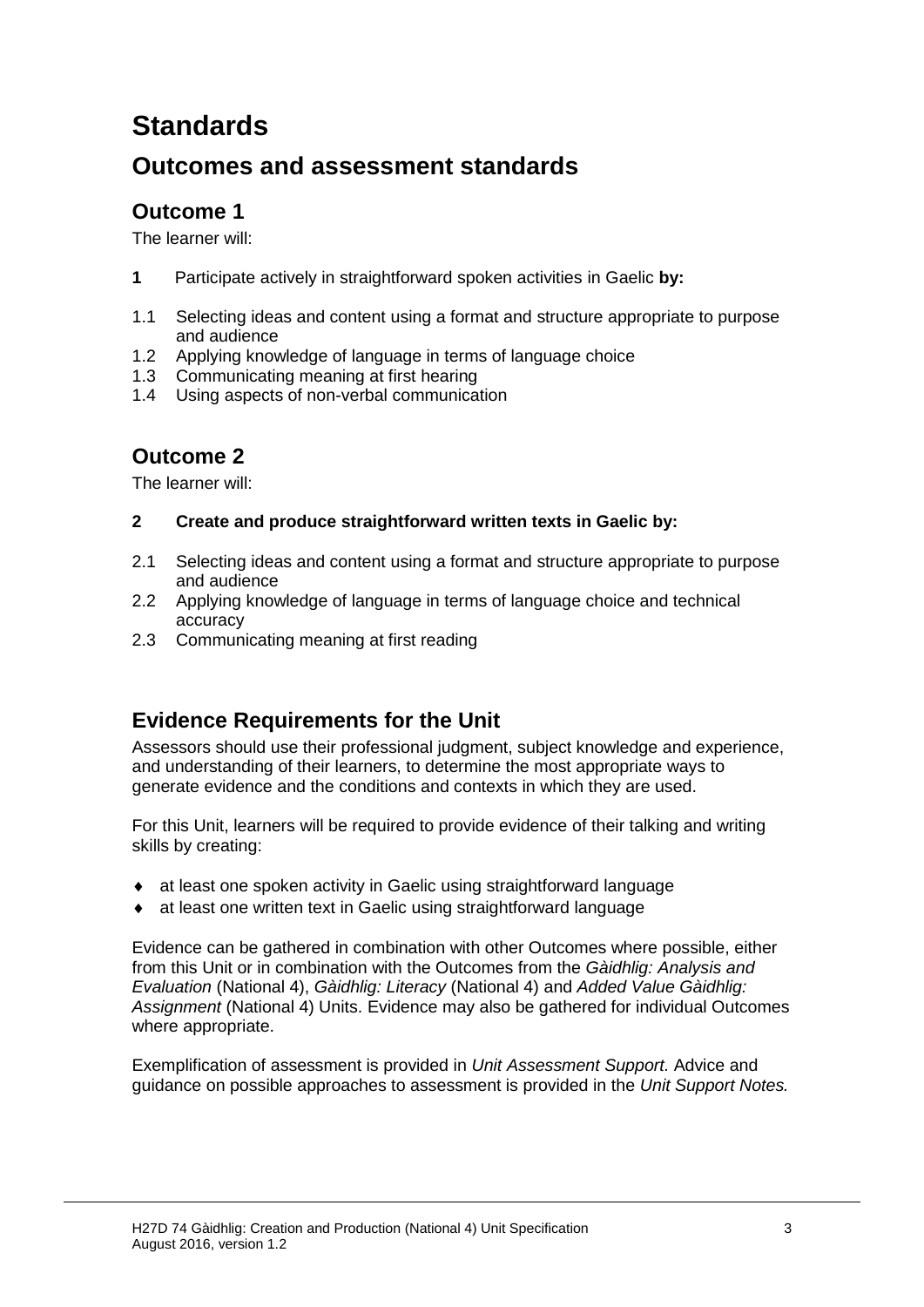## **Development of skills for learning, skills for life and skills for work**

It is expected that learners will develop broad, generic skills through this Unit. The skills that learners will be expected to improve on and develop through the Unit are based on SQA's *Skills Framework: Skills for Learning, Skills for Life and Skills for Work and* drawn from the main skills areas listed below. These must be built into the Unit where there are appropriate opportunities.

#### **1 Literacy**

- 1.1 Reading
- 1.2 Writing
- 1.3 Listening and talking

#### **4 Employability, enterprise and citizenship**

4.6 Citizenship

#### **5 Thinking skills**

- 5.3 Applying
- 5.4 Analysing and evaluating

Amplification of these is given in SQA's *Skills Framework: Skills for Learning, Skills for Life and Skills for Work.* The level of these skills should be at the same SCQF level as the Unit and be consistent with the SCQF level descriptor. Further information on building in skills for learning, skills for life and skills for work is given in the *Unit Support Notes.*